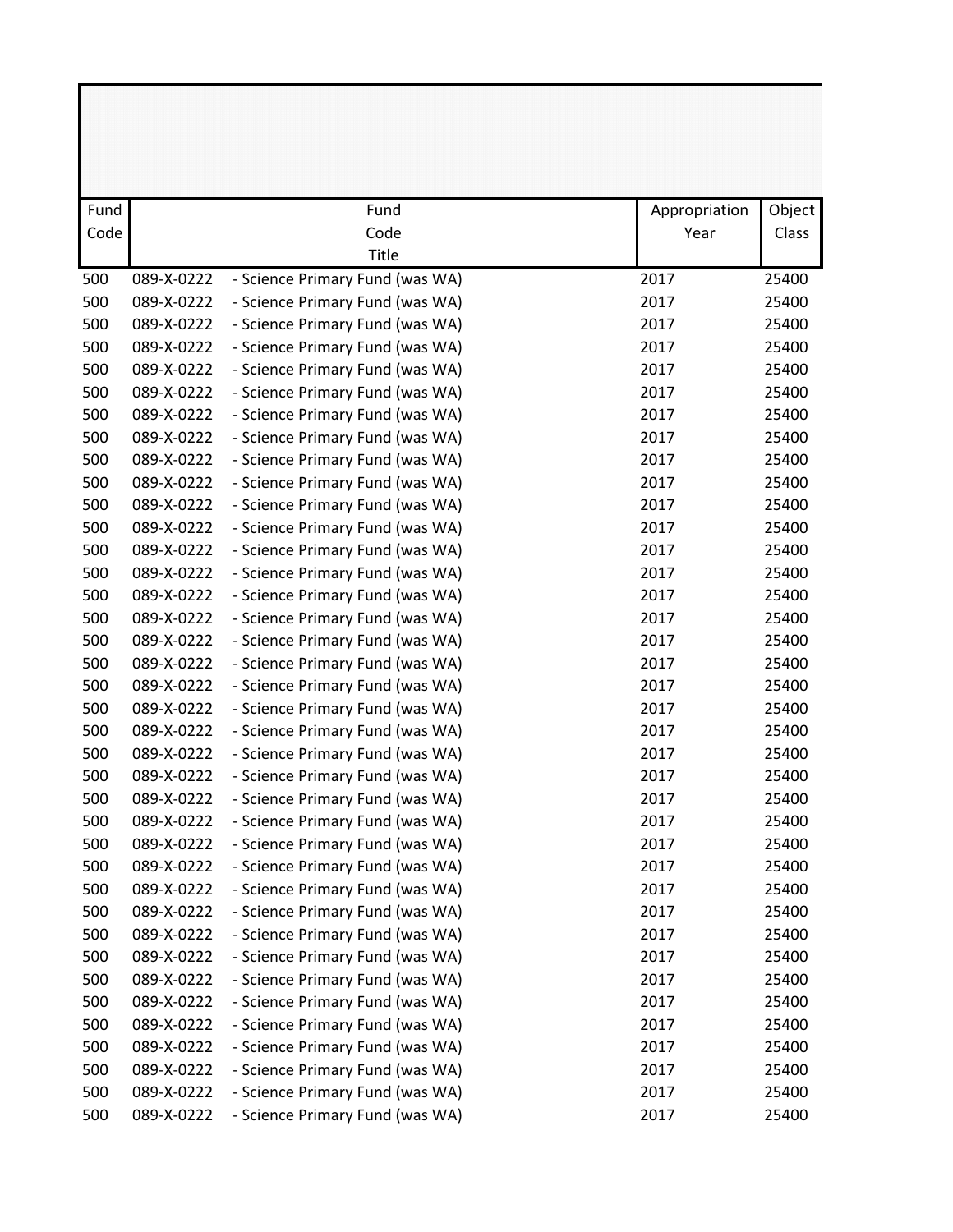| 500  | 089-X-0222 | - Science Primary Fund (was WA)               | 2017 | 25400 |
|------|------------|-----------------------------------------------|------|-------|
| 500  | 089-X-0222 | - Science Primary Fund (was WA)               | 2017 | 25400 |
| 500  | 089-X-0222 | - Science Primary Fund (was WA)               | 2017 | 25400 |
| 500  | 089-X-0222 | - Science Primary Fund (was WA)               | 2017 | 25400 |
| 500  | 089-X-0222 | - Science Primary Fund (was WA)               | 2017 | 25400 |
| 500  | 089-X-0222 | - Science Primary Fund (was WA)               | 2017 | 25400 |
| 500  | 089-X-0222 | - Science Primary Fund (was WA)               | 2017 | 25400 |
| 500  | 089-X-0222 | - Science Primary Fund (was WA)               | 2017 | 25400 |
| 500  | 089-X-0222 | - Science Primary Fund (was WA)               | 2017 | 25400 |
| 500  | 089-X-0222 | - Science Primary Fund (was WA)               | 2017 | 25400 |
| 500  | 089-X-0222 | - Science Primary Fund (was WA)               | 2017 | 25400 |
| 500  | 089-X-0222 | - Science Primary Fund (was WA)               | 2017 | 25400 |
| 500  | 089-X-0222 | - Science Primary Fund (was WA)               | 2017 | 25400 |
| 500  | 089-X-0222 | - Science Primary Fund (was WA)               | 2017 | 25400 |
| 500  | 089-X-0222 | - Science Primary Fund (was WA)               | 2017 | 25400 |
| 500  | 089-X-0222 | - Science Primary Fund (was WA)               | 2017 | 25400 |
| 500  | 089-X-0222 | - Science Primary Fund (was WA)               | 2017 | 25400 |
| 500  | 089-X-0222 | - Science Primary Fund (was WA)               | 2017 | 25400 |
| 500  | 089-X-0222 | - Science Primary Fund (was WA)               | 2017 | 31001 |
| 500  | 089-X-0222 | - Science Primary Fund (was WA)               | 2017 | 31003 |
| 500  | 089-X-0222 | - Science Primary Fund (was WA)               | 2017 | 31003 |
| 500  | 089-X-0222 | - Science Primary Fund (was WA)               | 2017 | 31003 |
| 500  | 089-X-0222 | - Science Primary Fund (was WA)               | 2017 | 32003 |
| 500  | 089-X-0222 | - Science Primary Fund (was WA)               | 2017 | 32003 |
| 900  | 089-X-0240 | - Weapons Activities (WA) Primary Fund (was T | 2017 | 25400 |
| 1060 | 089-X-0243 | - ODA Specialized Security Activities Non-Pro | 2017 | 25400 |
| 1060 | 089-X-0243 | - ODA Specialized Security Activities Non-Pro | 2017 | 25400 |
| 1060 | 089-X-0243 | - ODA Specialized Security Activities Non-Pro | 2017 | 25400 |
| 1060 | 089-X-0243 | - ODA Specialized Security Activities Non-Pro | 2017 | 25400 |
| 1060 | 089-X-0243 | - ODA Specialized Security Activities Non-Pro | 2017 | 25400 |
| 1551 | 089-X-0309 | - Defense Nuclear Nonproliferation (DNN) Prim | 2017 | 25400 |
| 1551 | 089-X-0309 | - Defense Nuclear Nonproliferation (DNN) Prim | 2017 | 25400 |
| 1551 | 089-X-0309 | - Defense Nuclear Nonproliferation (DNN) Prim | 2017 | 25400 |
| 1551 | 089-X-0309 | - Defense Nuclear Nonproliferation (DNN) Prim | 2017 | 25400 |
| 2300 | 089-X-4180 | - Isotope Production and Distribution Fund (P | 2016 | 25400 |
| 5350 | 089-X-0319 | - Nuclear Energy (NE) Primary Fund (P.L. 110- | 2017 | 25400 |
| 5350 | 089-X-0319 | - Nuclear Energy (NE) Primary Fund (P.L. 110- | 2017 | 25400 |
| 5350 | 089-X-0319 | - Nuclear Energy (NE) Primary Fund (P.L. 110- | 2017 | 25400 |
| 5350 | 089-X-0319 | - Nuclear Energy (NE) Primary Fund (P.L. 110- | 2017 | 25400 |
| 5350 | 089-X-0319 | - Nuclear Energy (NE) Primary Fund (P.L. 110- | 2017 | 25400 |
| 5450 | 089-X-0321 | - Energy Efficiency and Renewable Energy (EER | 2017 | 25400 |
| 5450 | 089-X-0321 | - Energy Efficiency and Renewable Energy (EER | 2017 | 25400 |

**DOE Appropriated Total**

## **SF-30 Total**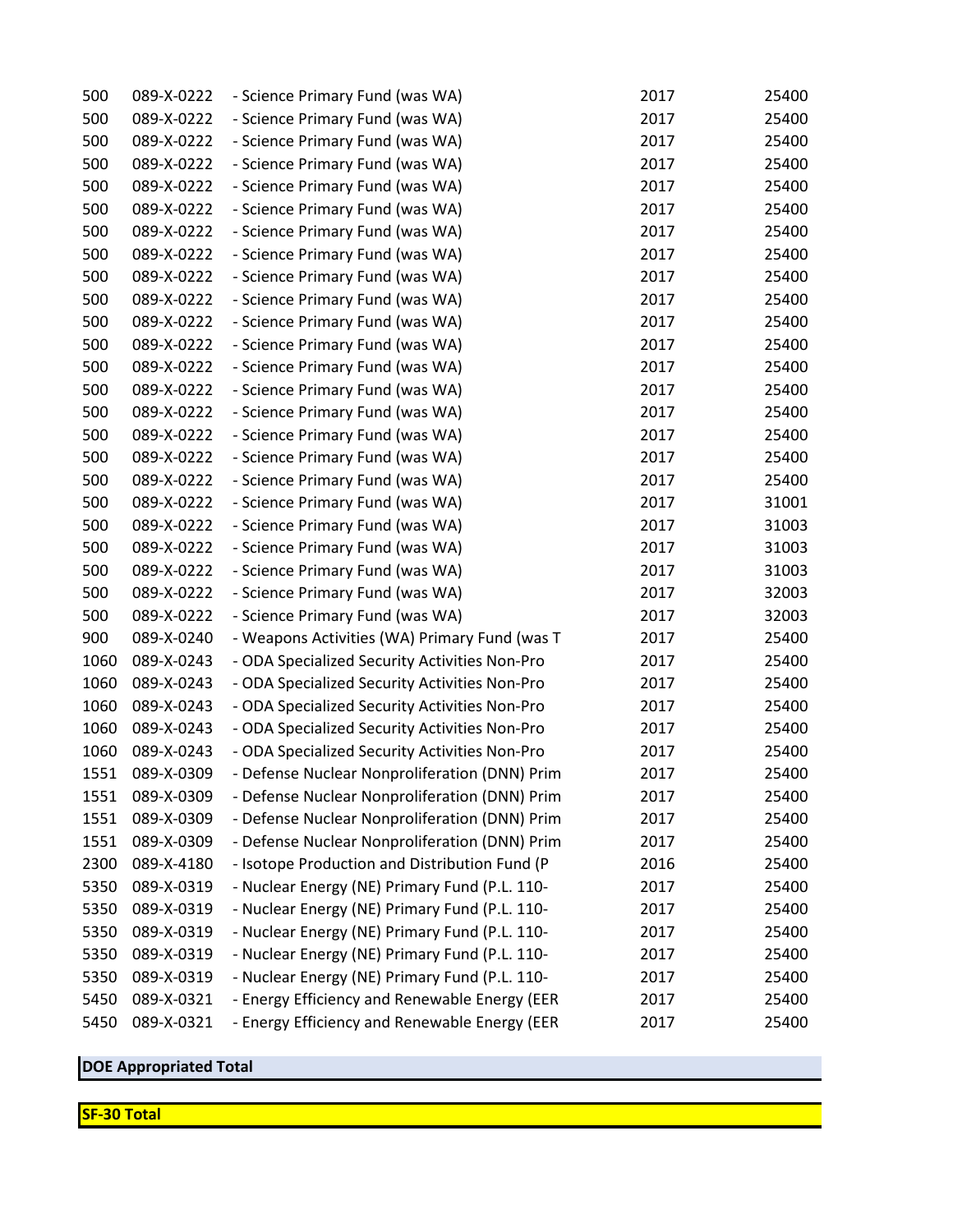**FPDS-NG Total [Base And All Options Value] FPDS-NG Total [Base And Exercised Options Value] FPDS-NG Total [Action Obligation]**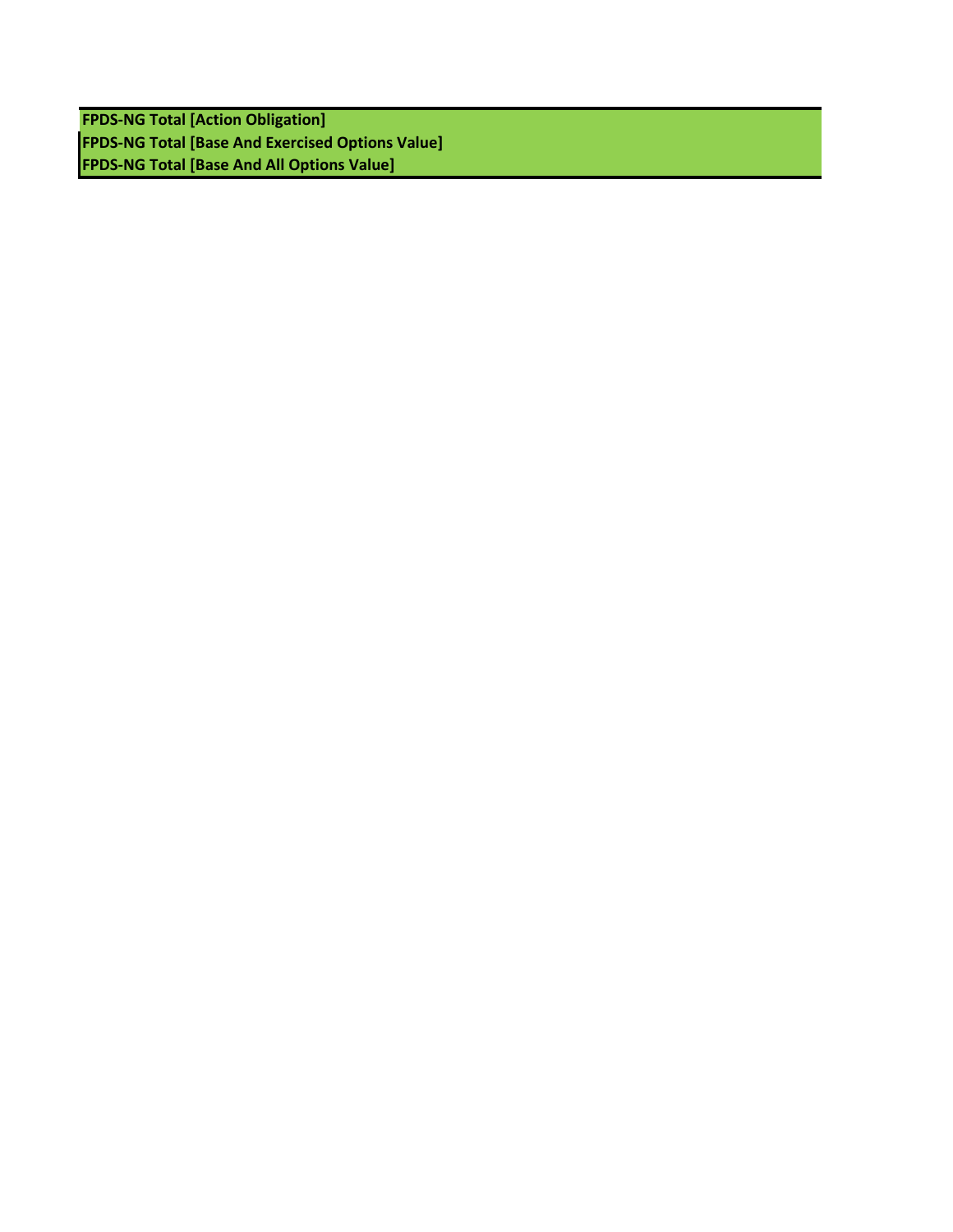| Object                                         | Legacy    | OCL | Program         |
|------------------------------------------------|-----------|-----|-----------------|
| Class                                          | B&R       |     |                 |
| Title                                          | Control   |     |                 |
| Operation and Maintenance of Facilities        | FS1000000 |     | C000984 2923652 |
| <b>Operation and Maintenance of Facilities</b> | FS1000000 |     | C000984 2923653 |
| <b>Operation and Maintenance of Facilities</b> | FS1000000 |     | C000984 2923654 |
| <b>Operation and Maintenance of Facilities</b> | FS1000000 |     | C000984 2923655 |
| <b>Operation and Maintenance of Facilities</b> | FS1000000 |     | C000984 2923656 |
| <b>Operation and Maintenance of Facilities</b> | FS1000000 |     | C000984 2923657 |
| <b>Operation and Maintenance of Facilities</b> | FS1000000 |     | C000984 2923658 |
| Operation and Maintenance of Facilities        | KA0000000 |     | C002852 2924313 |
| <b>Operation and Maintenance of Facilities</b> | KA0000000 |     | C002852 2924317 |
| <b>Operation and Maintenance of Facilities</b> | KA0000000 |     | C002852 2924320 |
| <b>Operation and Maintenance of Facilities</b> | KA0000000 |     | C002852 2924325 |
| <b>Operation and Maintenance of Facilities</b> | KA0000000 |     | C002852 2924328 |
| <b>Operation and Maintenance of Facilities</b> | KA0000000 |     | C002852 2924336 |
| <b>Operation and Maintenance of Facilities</b> | KA0000000 |     | C002852 2924346 |
| <b>Operation and Maintenance of Facilities</b> | KA0000000 |     | C002852 2924355 |
| <b>Operation and Maintenance of Facilities</b> | KA0000000 |     | C002852 2924358 |
| <b>Operation and Maintenance of Facilities</b> | KA0000000 |     | C002852 2924363 |
| <b>Operation and Maintenance of Facilities</b> | KA0000000 |     | C002852 2924366 |
| <b>Operation and Maintenance of Facilities</b> | KA0000000 |     | C002852 2924368 |
| <b>Operation and Maintenance of Facilities</b> | KA0000000 |     | C002852 2924369 |
| <b>Operation and Maintenance of Facilities</b> | KA0000000 |     | C002852 2924371 |
| <b>Operation and Maintenance of Facilities</b> | KA0000000 |     | C002852 2924380 |
| <b>Operation and Maintenance of Facilities</b> | KA0000000 |     | C002852 2924382 |
| <b>Operation and Maintenance of Facilities</b> | KB0000000 |     | C001009 2923721 |
| Operation and Maintenance of Facilities        | KB0000000 |     | C001009 2923733 |
| <b>Operation and Maintenance of Facilities</b> | KB0000000 |     | C001009 2923734 |
| <b>Operation and Maintenance of Facilities</b> | KB0000000 |     | C001009 2923736 |
| <b>Operation and Maintenance of Facilities</b> | KB0000000 |     | C001009 2923737 |
| <b>Operation and Maintenance of Facilities</b> | KB0000000 |     | C001009 2923746 |
| <b>Operation and Maintenance of Facilities</b> | KB0000000 |     | C001009 2923749 |
| Operation and Maintenance of Facilities        | KB0000000 |     | C001009 2923755 |
| <b>Operation and Maintenance of Facilities</b> | KC0000000 |     | C002853 2923769 |
| <b>Operation and Maintenance of Facilities</b> | KC0000000 |     | C002853 2923774 |
| <b>Operation and Maintenance of Facilities</b> | KC0000000 |     | C002853 2923775 |
| Operation and Maintenance of Facilities        | KC0000000 |     | C002853 2923803 |
| Operation and Maintenance of Facilities        | KC0000000 |     | C002853 2923807 |
| Operation and Maintenance of Facilities        | KC0000000 |     | C002853 2923809 |
| <b>Operation and Maintenance of Facilities</b> | KC0000000 |     | C002853 2924233 |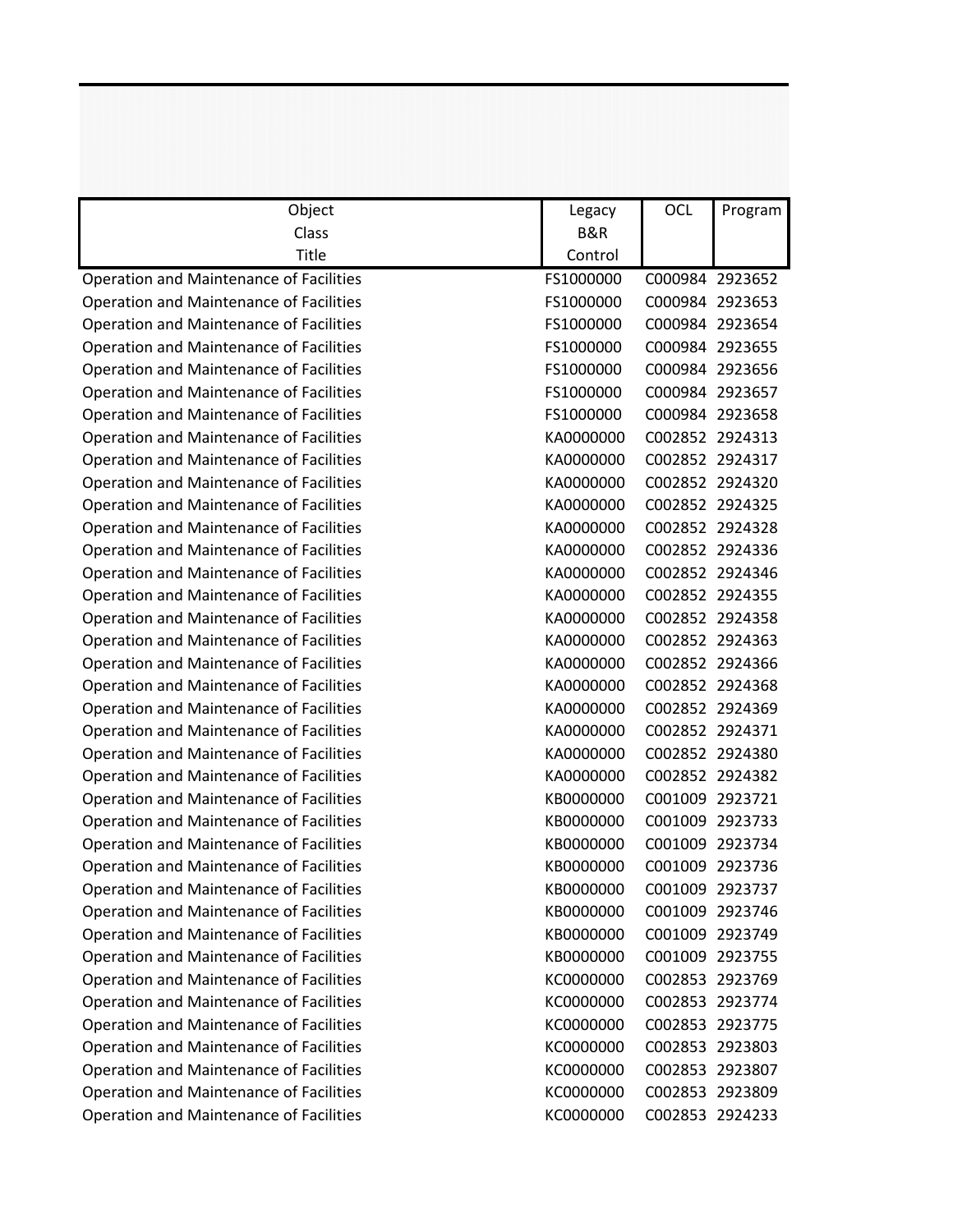Operation and Maintenance of Facilities Operation and Maintenance of Facilities Operation and Maintenance of Facilities Operation and Maintenance of Facilities Operation and Maintenance of Facilities Operation and Maintenance of Facilities Operation and Maintenance of Facilities **Operation and Maintenance of Facilities** Operation and Maintenance of Facilities Operation and Maintenance of Facilities Operation and Maintenance of Facilities Operation and Maintenance of Facilities Operation and Maintenance of Facilities Operation and Maintenance of Facilities Operation and Maintenance of Facilities **Operation and Maintenance of Facilities** Operation and Maintenance of Facilities Operation and Maintenance of Facilities Major Items of Equipment (MIE) Other Equipment (EQU) Other Equipment (EQU) Other Equipment (EQU) Accelerator Improve/Reactor Mod projects (AIP) Accelerator Improve/Reactor Mod projects (AIP) Operation and Maintenance of Facilities Operation and Maintenance of Facilities Operation and Maintenance of Facilities Operation and Maintenance of Facilities Operation and Maintenance of Facilities Operation and Maintenance of Facilities Operation and Maintenance of Facilities Operation and Maintenance of Facilities Operation and Maintenance of Facilities Operation and Maintenance of Facilities Operation and Maintenance of Facilities Operation and Maintenance of Facilities Operation and Maintenance of Facilities **Operation and Maintenance of Facilities** Operation and Maintenance of Facilities **Operation and Maintenance of Facilities** Operation and Maintenance of Facilities Operation and Maintenance of Facilities

| KC0000000 | C002853 | 2924242 |
|-----------|---------|---------|
| KC0000000 | C002853 | 2924294 |
| KC0000000 | C002853 | 2924295 |
| KC0000000 | C002853 | 2924299 |
| KC0000000 | C002853 | 2924300 |
| KC0000000 | C002853 | 2924305 |
| KC0000000 | C002853 | 2924405 |
| KC0000000 | C002853 | 2924421 |
| KC0000000 | C002853 | 2924460 |
| KC0000000 | C002853 | 2924472 |
| KC0000000 | C002853 | 3023325 |
| KJ0000000 | C001018 | 2924137 |
| KJ0000000 | C001018 | 2924474 |
| KP0000000 | C001024 | 2924203 |
| KP0000000 | C001024 | 2924209 |
| KP0000000 | C001024 | 2924211 |
| KP0000000 | C001024 | 2924216 |
| KP0000000 | C001024 | 2924462 |
| KA0000000 | C002852 | 2924320 |
| KA0000000 | C002852 | 2924363 |
| KB0000000 | C001009 | 2923736 |
| KB0000000 | C001009 | 2923737 |
| KA0000000 | C002852 | 2924382 |
| KB0000000 | C001009 | 2923736 |
| DP0909000 | C002955 | 2223112 |
| GD6000000 | C002970 | 3203761 |
| GD6000000 | C002970 | 3203763 |
| GD6000000 | C002970 | 3203764 |
| GD6000000 | C002970 | 3203769 |
| GD6000000 | C002970 | 3203780 |
| CT0000000 | C003007 | 2223014 |
| CT0000000 | C003007 | 2223020 |
| CT0000000 | C003007 | 2223023 |
| CT0000000 | C003007 | 2223025 |
| ST0000000 | C001087 | 2924424 |
| AF5800000 | C000822 | 2720625 |
| AF5800000 | C000822 | 2720667 |
| AF5800000 | C000822 | 2720874 |
| AF5800000 | C000822 | 2720875 |
| RC0400000 | C002775 | 2720918 |
| GT0000000 | C002910 | 1005613 |
| VT0000000 | C001096 | 1005554 |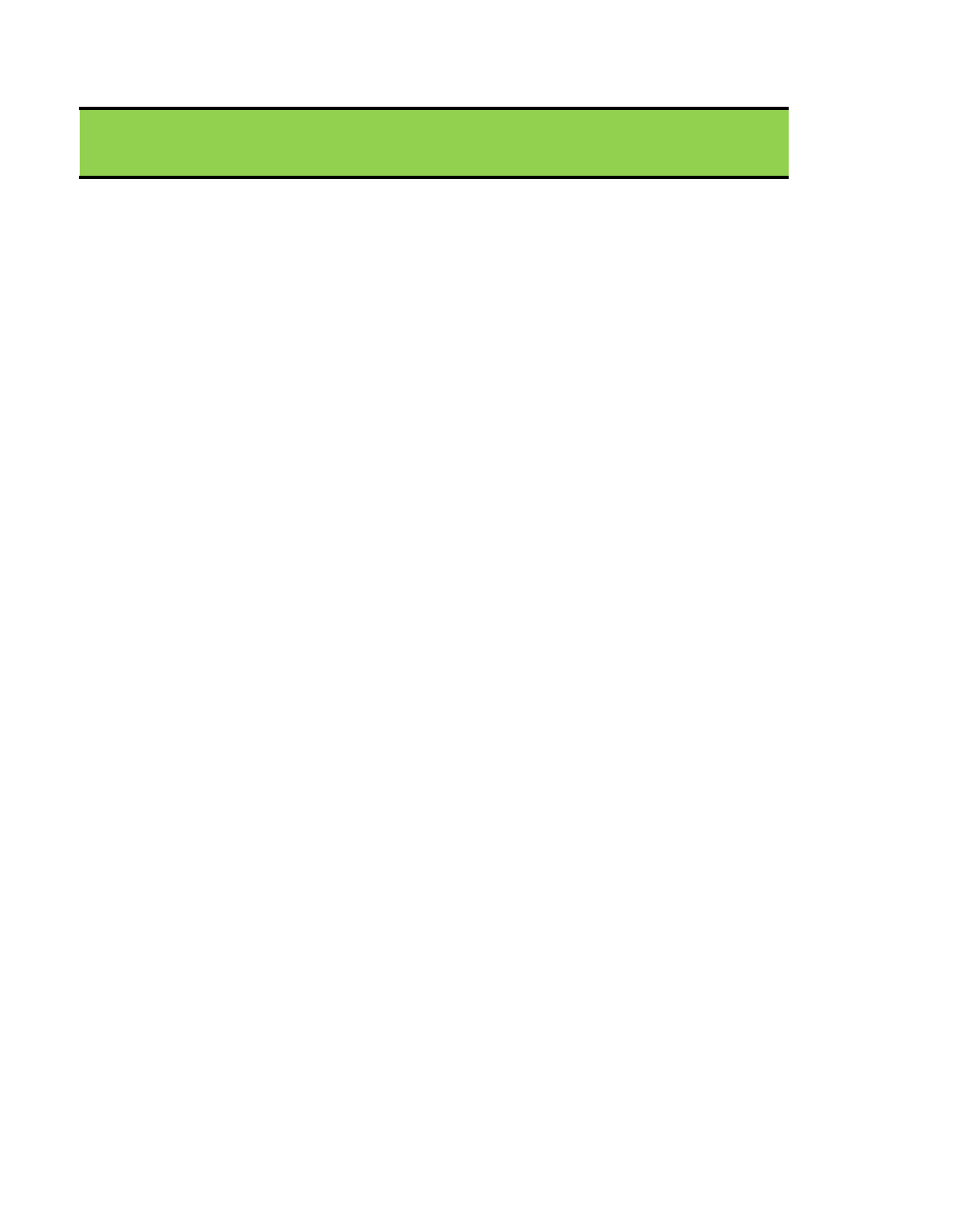## DE-SC0012704 CONTRACT MOD # 0059 [Financial Part 2] BROOKHAVEN NATIONAL LABORATORY

| Program                                                      | <b>WFO</b> |
|--------------------------------------------------------------|------------|
| Title                                                        |            |
|                                                              |            |
| FS1001000, Protective Forces                                 | 0          |
| FS1002000, Security Systems                                  | 0          |
| FS1004000, Information Security                              | 0          |
| FS1005000, Cyber Security                                    | 0          |
| FS1006000, Personnel Security                                | 0          |
| FS1007000, Material Control and Accountability               | 0          |
| FS1009000, Program Management                                | 0          |
| KA2101020, National Laboratories                             | 0          |
| KA2102021, ATLAS Detector and Computing Support              | 0          |
| KA2103011, MIE                                               | 0          |
| KA2201020, National Laboratories                             | 0          |
| KA2202010, Experimental Operations and Support               | 0          |
| KA2202090, Other Facilities                                  | 0          |
| KA2301020, National Laboratories                             | 0          |
| KA2401012, National Laboratories                             | 0          |
| KA2401022, Scientific Computing                              | 0          |
| KA2403013, Other Projects                                    | 0          |
| KA2501012, National Laboratories                             | 0          |
| KA2501021, LHC Accelerator Research                          | 0          |
| KA2501022, Muon Accelerators                                 | 0          |
| KA2501032, National Laboratories                             | 0          |
| KA2601020, National Laboratories                             | 0          |
| KA2602010, Accelerator Operations and Support                | 0          |
| KB0101022, Medium Energy, Other National Laboratory Research | 0          |
| KB0201021, Heavy Ion, RHIC Research                          | 0          |
| KB0201022, Heavy Ion, Other National Laboratory Research     | 0          |
| KB0202011, Heavy Ion, RHIC Accelerator Operations            | 0          |
| KB0202012, Heavy Ion, RHIC Experimental Support              | 0          |
| KB0301020, Theory, National Laboratory Research              | 0          |
| KB0301042, Theory, Nuclear Data, National Laboratory Researc | 0          |
| KB0401022, Low Energy, Other National Laboratory Research    | 0          |
| KC0201010, Structure Of Materials                            | 0          |
| KC0202020, Experimental Condensed Matter Physics             | 0          |
| KC0202030, Condensed Matter Theory, Particle-Solid Interacti | 0          |
| KC0301020, Chemical Physics                                  | 0          |
| KC0302010, Chemical Energy                                   | 0          |
| KC0302030, Heavy Element Chemistry                           | 0          |
| KC0401040, National Synchrotron Light Source II (BNL)        | 0          |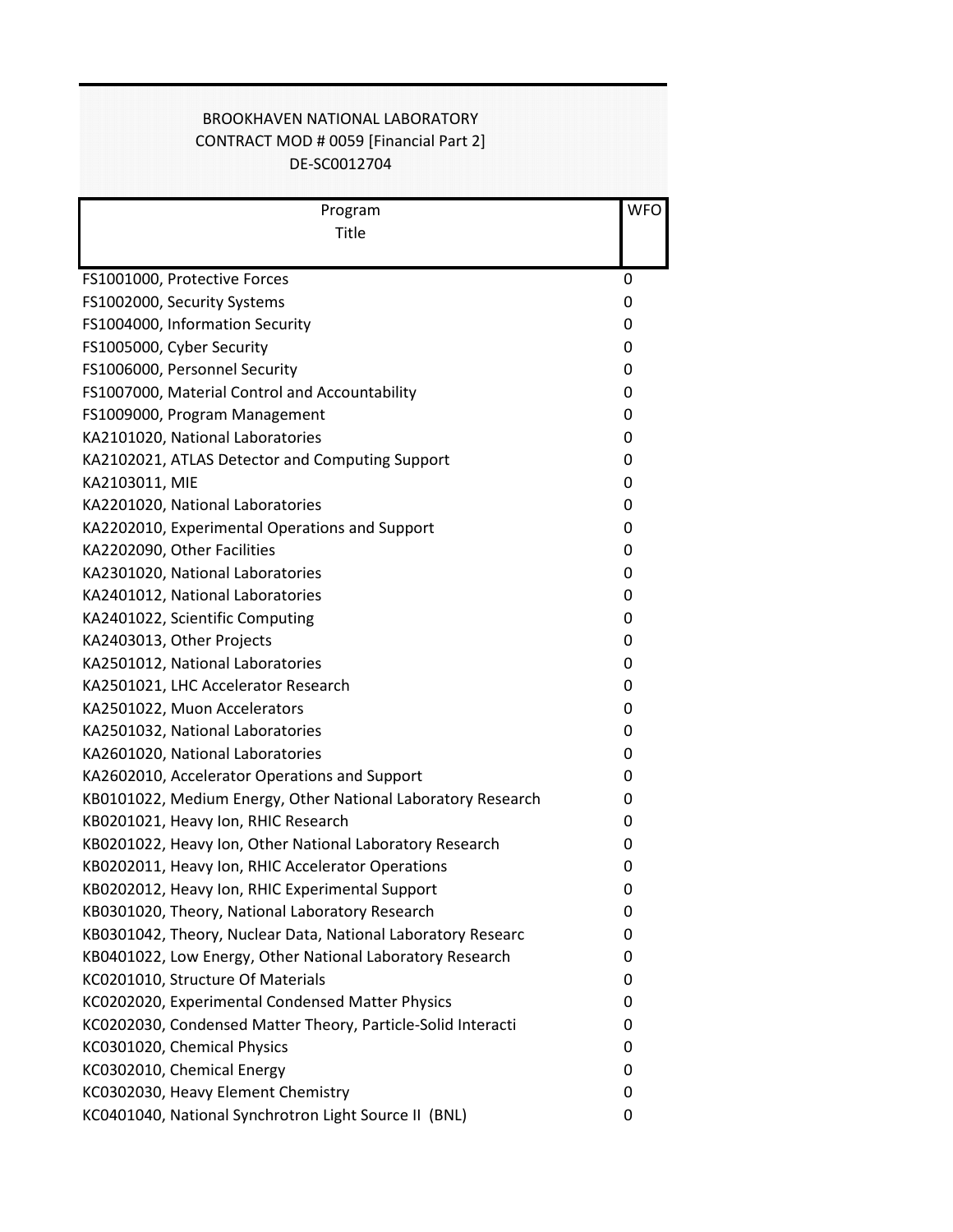| KC0403020, Center for Functional Nanomaterials (BNL)         | 0 |
|--------------------------------------------------------------|---|
| KC0202040, Mechanical Behavior and Radiation Effects         | 0 |
| KC0202050, Physical Behavior of Materials                    | 0 |
| KC0304020, Physical Biosciences                              | 0 |
| KC0304030, Solar Photochemistry                              | 0 |
| KC0406020, Accelerator and Detector Research                 | 0 |
| KC0201060, Neutron and X-Ray Scatering                       | 0 |
| KC0406030, Long Term Surveillance and Maintenance            | 0 |
| KC0301050, Condensed Phase & Interfacial Molecular Science   | 0 |
| KC0201070, X-Ray Scattering                                  | 0 |
| KC0203020, Synthesis and Processing Science                  | 0 |
| KJ0404000, Next Generation Networking for Science            | 0 |
| KJ0402010, Computer Sciences - Research                      | 0 |
| KP1601040, Computational Biosciences                         | 0 |
| KP1605010, Structural Biology Infrastructure                 | 0 |
| KP1701000, Atmospheric System Research                       | 0 |
| KP1703020, Earth System Modeling                             | 0 |
| KP1703040, Climate Model Development and Validation          | 0 |
| KA2103011, MIE                                               | 0 |
| KA2403013, Other Projects                                    | 0 |
| KB0202011, Heavy Ion, RHIC Accelerator Operations            | 0 |
| KB0202012, Heavy Ion, RHIC Experimental Support              | 0 |
| KA2602010, Accelerator Operations and Support                | 0 |
| KB0202011, Heavy Ion, RHIC Accelerator Operations            | 0 |
| DP0909010, Nuclear Criticality Safety Program                | 0 |
| GD6020100, Analysis                                          | 0 |
| GD6020300, Investigations                                    | 0 |
| GD6020400, CI Training                                       | 0 |
| GD6020900, Office of The SCIO                                | 0 |
| GD6050200, Technical Services                                | 0 |
| CT8101000, Nuclear Incident Policy and Cooperation           | 0 |
| CT8401000, Radiological Assistance Program (RAP)             | 0 |
| CT8404010, Evaluation, Exercise, Readiness, and Response Sup | 0 |
| CT8405010, Technology Integration (TI)                       | 0 |
| ST5001040, Actinium-225 Technology Research and Integration  | 0 |
| AF5855000, Fuel Resources R&D                                | 0 |
| AF5810000, Advanced Fuels Research, Development and Testing  | 0 |
| AF5832020, Systems Analysis                                  | 0 |
| AF5832030, Program Assessment & Coordination                 | 0 |
| RC0424000, ARC International Collaborations                  | 0 |
| GT0300000, Hydrothermal                                      | 0 |
| VT1201000, Batteries & Electric Drive Technology - Energy St | 0 |
|                                                              |   |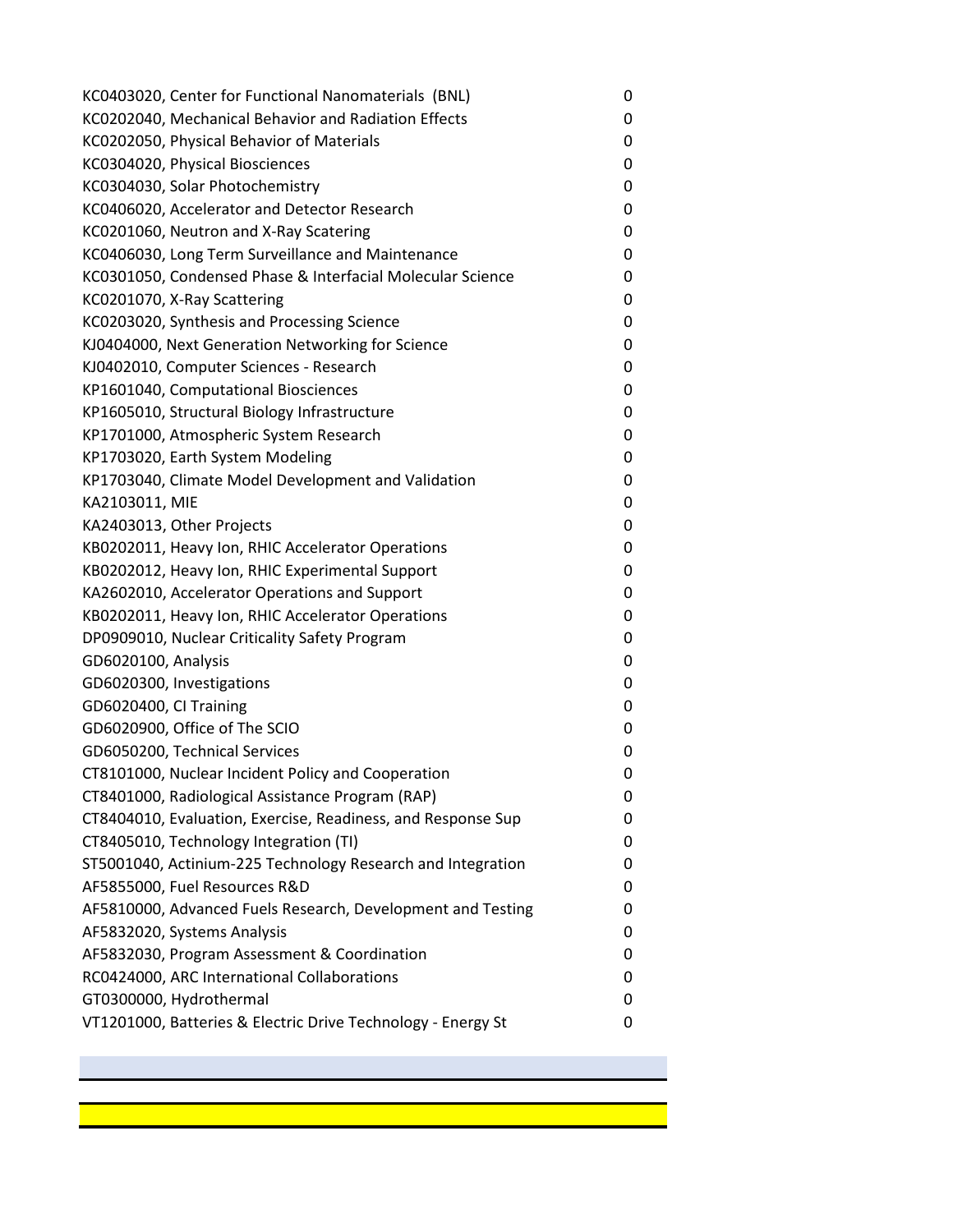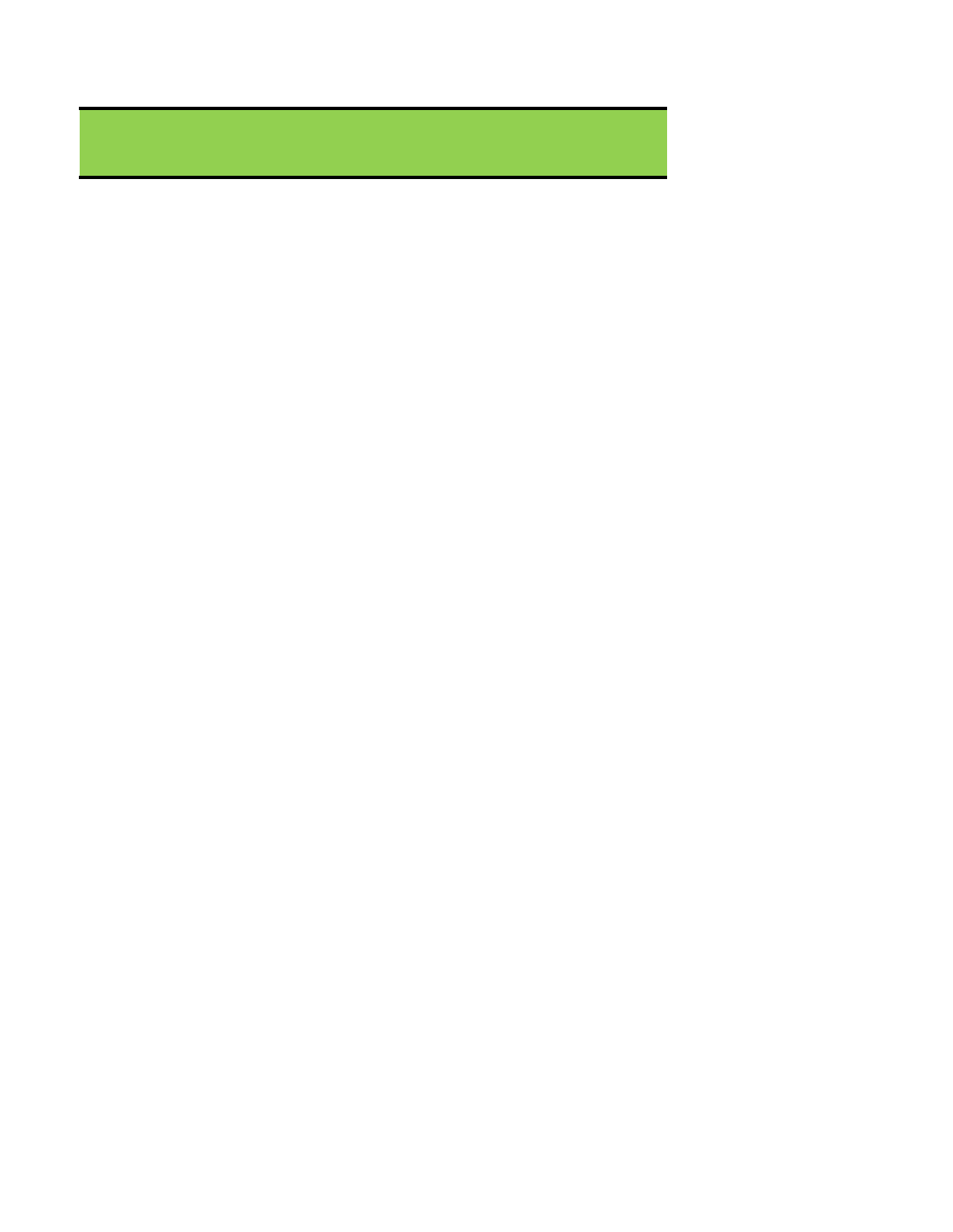| <b>WFO</b>        | Local  |
|-------------------|--------|
| Title             | Use    |
|                   |        |
| Default WFO Value | 0      |
| Default WFO Value | 0      |
| Default WFO Value | 0      |
| Default WFO Value | 0      |
| Default WFO Value | 0      |
| Default WFO Value | 0      |
| Default WFO Value | 0      |
| Default WFO Value | 0      |
| Default WFO Value | 0      |
| Default WFO Value | 485493 |
| Default WFO Value | 0      |
| Default WFO Value | 0      |
| Default WFO Value | 0      |
| Default WFO Value | 0      |
| Default WFO Value | 0      |
| Default WFO Value | 0      |
| Default WFO Value | 0      |
| Default WFO Value | 0      |
| Default WFO Value | 0      |
| Default WFO Value | 0      |
| Default WFO Value | 0      |
| Default WFO Value | 0      |
| Default WFO Value | 0      |
| Default WFO Value | 0      |
| Default WFO Value | 0      |
| Default WFO Value | 0      |
| Default WFO Value | 0      |
| Default WFO Value | 0      |
| Default WFO Value | 0      |
| Default WFO Value | 0      |
| Default WFO Value | 0      |
| Default WFO Value | 0      |
| Default WFO Value | 0      |
| Default WFO Value | 0      |
| Default WFO Value | 0      |
| Default WFO Value | 0      |
| Default WFO Value | 0      |
| Default WFO Value | 0      |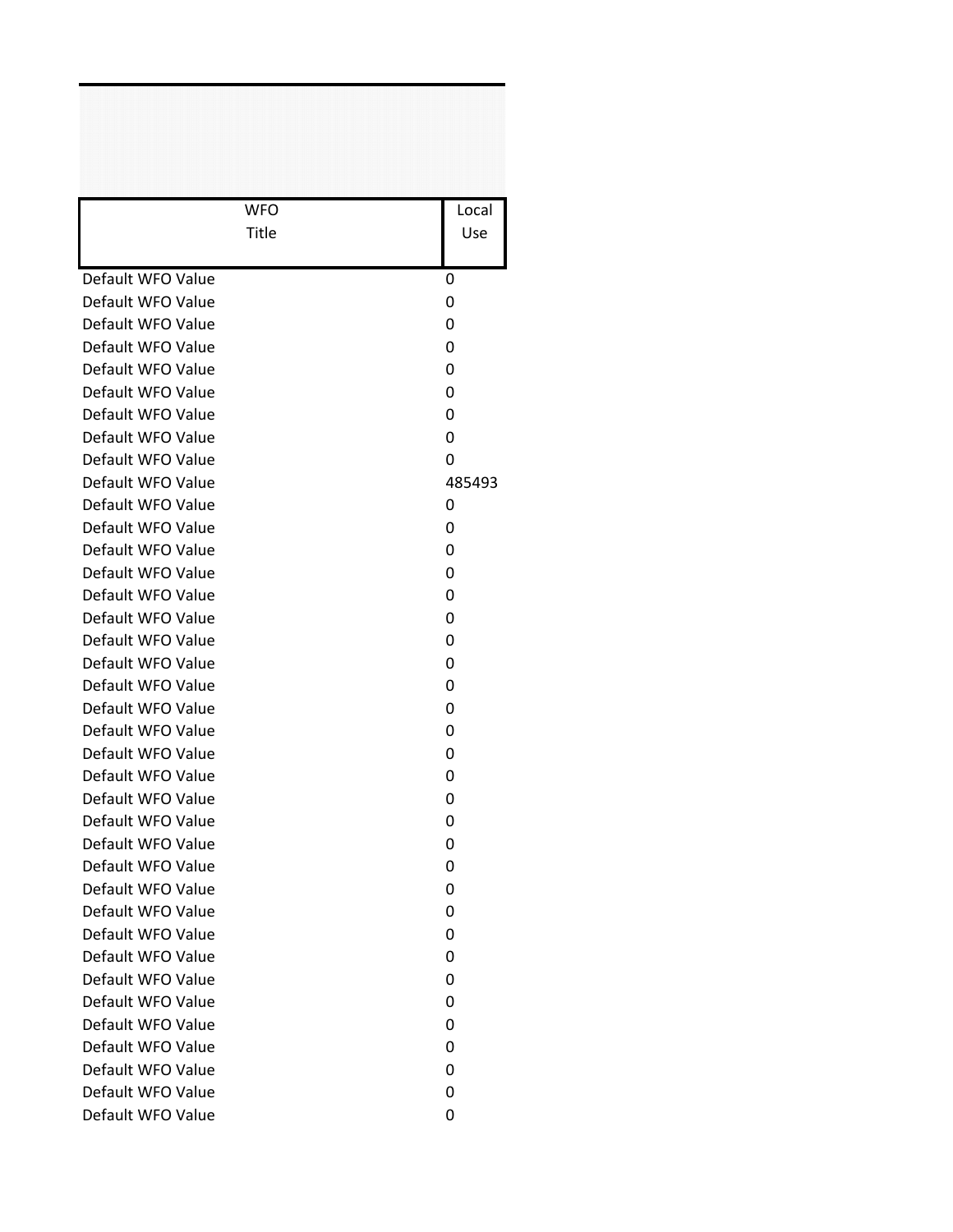| Default WFO Value | 0      |
|-------------------|--------|
| Default WFO Value | 0      |
| Default WFO Value | 0      |
| Default WFO Value | 0      |
| Default WFO Value | 0      |
| Default WFO Value | 0      |
| Default WFO Value | 0      |
| Default WFO Value | 0      |
| Default WFO Value | 0      |
| Default WFO Value | 0      |
| Default WFO Value | 0      |
| Default WFO Value | 0      |
| Default WFO Value | 0      |
| Default WFO Value | 0      |
| Default WFO Value | 0      |
| Default WFO Value | 0      |
| Default WFO Value | 0      |
| Default WFO Value | 0      |
| Default WFO Value | 485486 |
| Default WFO Value | 485396 |
| Default WFO Value | 485396 |
| Default WFO Value | 485396 |
| Default WFO Value | 485395 |
| Default WFO Value | 485395 |
| Default WFO Value | 0      |
| Default WFO Value | 0      |
| Default WFO Value | 0      |
| Default WFO Value | 0      |
| Default WFO Value | 0      |
| Default WFO Value | 0      |
| Default WFO Value | 0      |
| Default WFO Value | 0      |
| Default WFO Value | 0      |
| Default WFO Value | 0      |
| Default WFO Value | 0      |
| Default WFO Value | 0      |
| Default WFO Value | 0      |
| Default WFO Value | 0      |
| Default WFO Value | 0      |
| Default WFO Value | 0      |
| Default WFO Value | 0      |
| Default WFO Value | 0      |
|                   |        |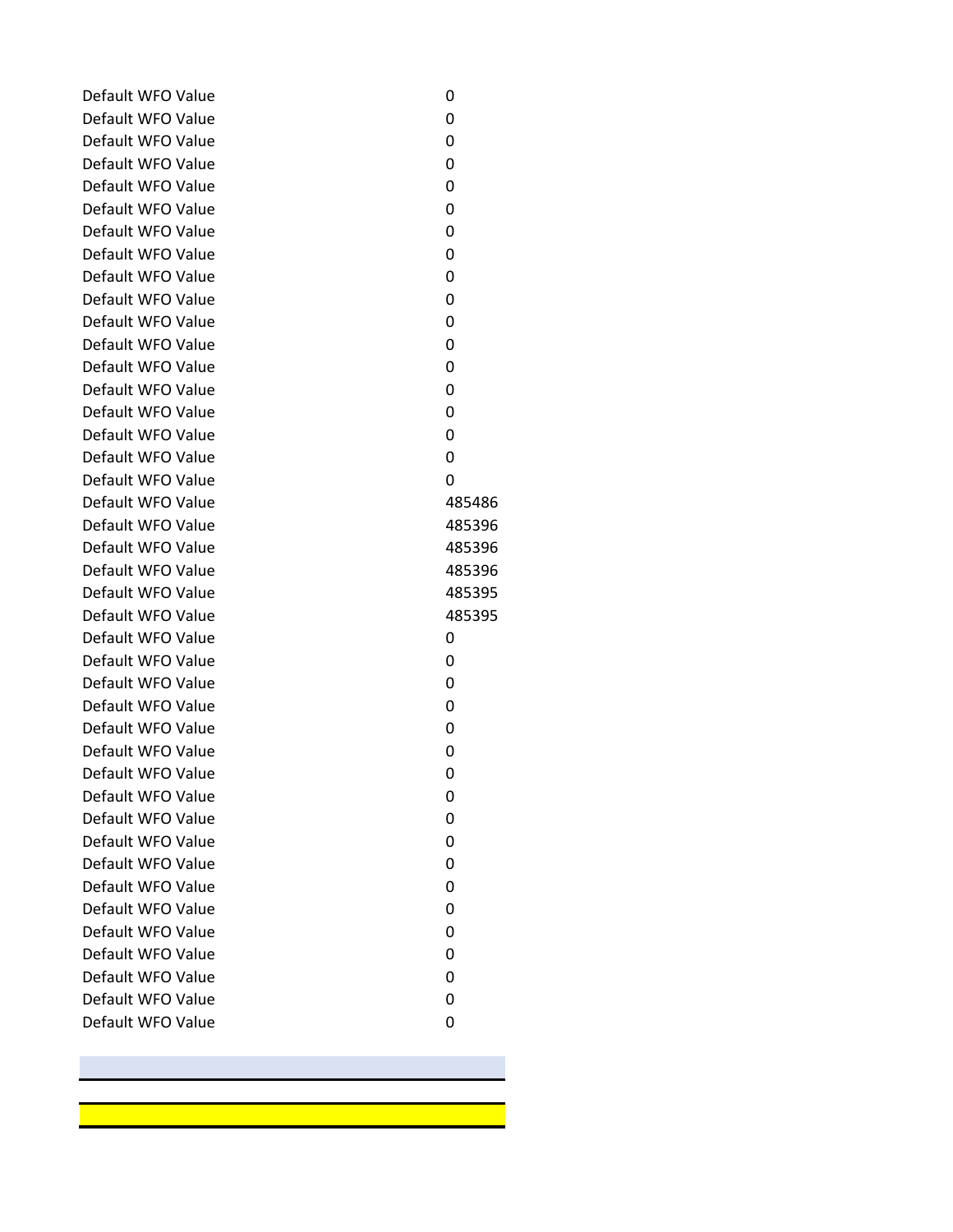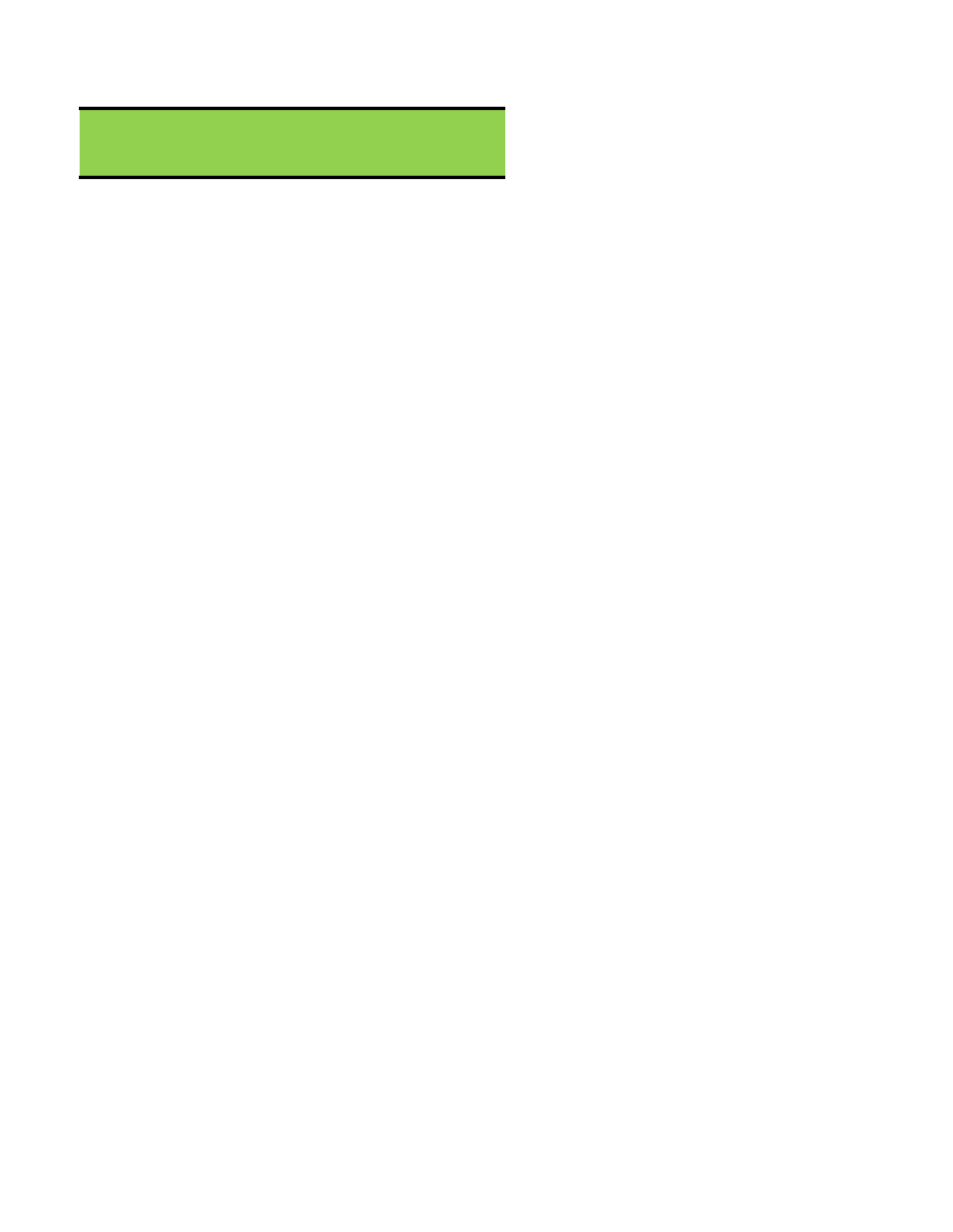| Local                   | <b>Beginning</b> | <b>Budget</b>   | <b>Budget</b> |
|-------------------------|------------------|-----------------|---------------|
| Use                     | Uncosted         | Authority       | Authority     |
| Code                    | Obligations      | Previous        | Change        |
| Default Local Use Value | \$0.00           | \$1,302,000.00  | \$0.00        |
| Default Local Use Value | \$0.00           | \$172,000.00    | \$0.00        |
| Default Local Use Value | \$0.00           | \$98,000.00     | \$0.00        |
| Default Local Use Value | \$0.00           | \$403,000.00    | \$0.00        |
| Default Local Use Value | \$0.00           | \$113,000.00    | \$0.00        |
| Default Local Use Value | \$0.00           | \$136,000.00    | \$0.00        |
| Default Local Use Value | \$0.00           | \$151,000.00    | \$0.00        |
| Default Local Use Value | \$0.00           | \$1,037,000.00  | \$0.00        |
| Default Local Use Value | \$0.00           | \$4,619,000.00  | \$0.00        |
| CHOPEMIE61BM            | \$0.00           | \$723,000.00    | \$0.00        |
| Default Local Use Value | \$0.00           | \$905,000.00    | \$0.00        |
| Default Local Use Value | \$0.00           | \$204,000.00    | \$0.00        |
| Default Local Use Value | \$0.00           | \$81,000.00     | \$0.00        |
| Default Local Use Value | \$0.00           | \$209,000.00    | \$0.00        |
| Default Local Use Value | \$0.00           | \$754,000.00    | \$0.00        |
| Default Local Use Value | \$0.00           | \$32,000.00     | \$0.00        |
| Default Local Use Value | \$0.00           | \$80,000.00     | \$0.00        |
| Default Local Use Value | \$0.00           | \$26,000.00     | \$0.00        |
| Default Local Use Value | \$0.00           | \$1,883,000.00  | \$0.00        |
| Default Local Use Value | \$0.00           | \$52,000.00     | \$0.00        |
| Default Local Use Value | \$0.00           | \$230,000.00    | \$0.00        |
| Default Local Use Value | \$0.00           | \$24,000.00     | \$0.00        |
| Default Local Use Value | \$0.00           | \$757,000.00    | \$0.00        |
| Default Local Use Value | \$0.00           | \$425,800.00    | \$0.00        |
| Default Local Use Value | \$0.00           | \$1,220,900.00  | \$0.00        |
| Default Local Use Value | \$0.00           | \$25,000.00     | \$0.00        |
| Default Local Use Value | \$0.00           | \$24,359,900.00 | \$0.00        |
| Default Local Use Value | \$0.00           | \$6,502,200.00  | \$0.00        |
| Default Local Use Value | \$0.00           | \$507,800.00    | \$0.00        |
| Default Local Use Value | \$0.00           | \$757,000.00    | \$0.00        |
| Default Local Use Value | \$0.00           | \$130,000.00    | \$0.00        |
| Default Local Use Value | \$0.00           | \$553,000.00    | \$0.00        |
| Default Local Use Value | \$0.00           | \$362,000.00    | \$0.00        |
| Default Local Use Value | \$0.00           | \$286,000.00    | \$0.00        |
| Default Local Use Value | \$0.00           | \$298,000.00    | \$0.00        |
| Default Local Use Value | \$0.00           | \$692,000.00    | \$0.00        |
| Default Local Use Value | \$0.00           | \$41,000.00     | \$0.00        |
| Default Local Use Value | \$0.00           | \$21,040,000.00 | \$0.00        |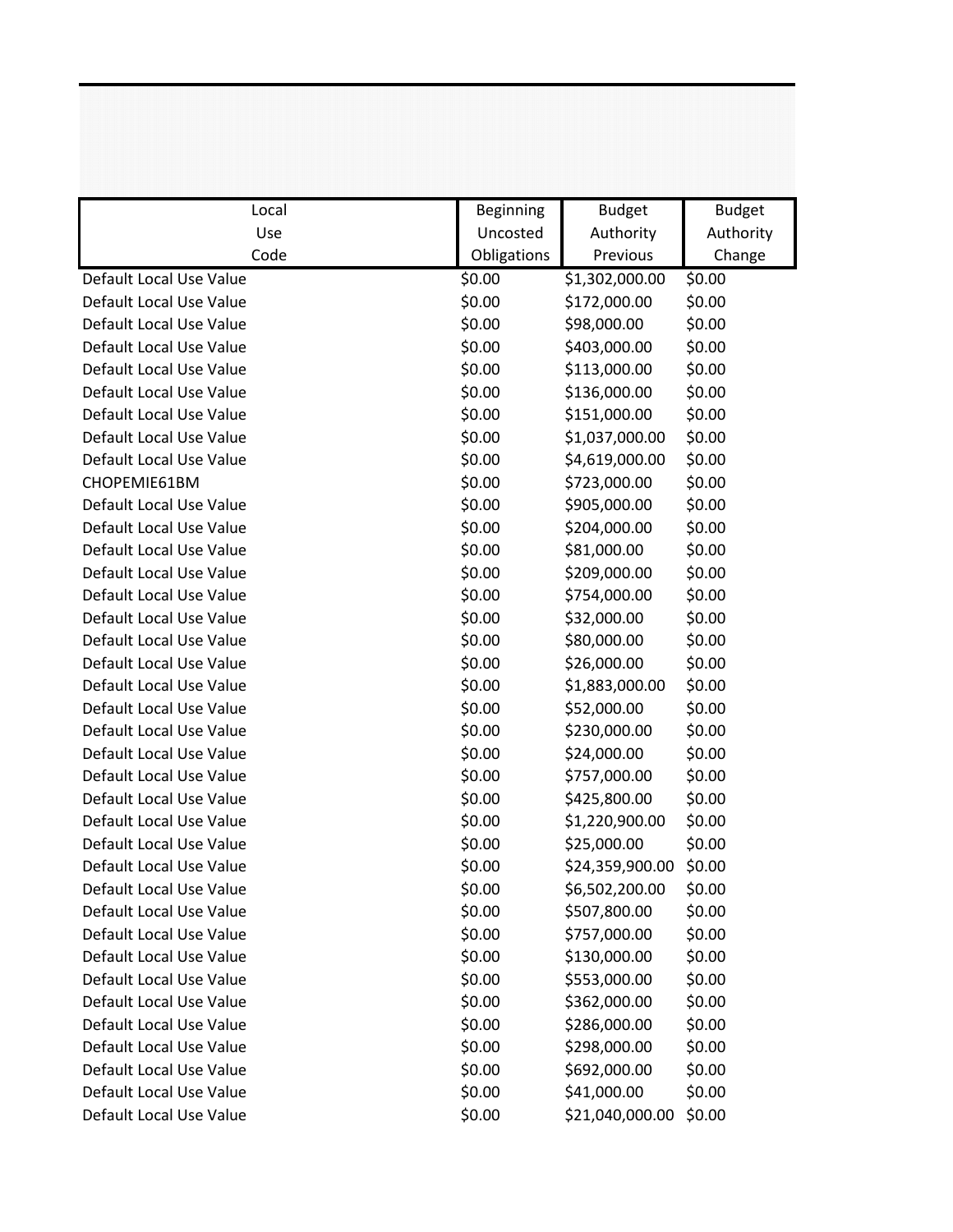|                         | \$0.00 | \$87,340,900.00 \$1,711,617.50 |              |
|-------------------------|--------|--------------------------------|--------------|
| Default Local Use Value | \$0.00 | \$0.00                         | \$160,000.00 |
| Default Local Use Value | \$0.00 | \$0.00                         | \$30,000.00  |
| Default Local Use Value | \$0.00 | \$0.00                         | \$75,000.00  |
| Default Local Use Value | \$0.00 | \$0.00                         | \$8,673.00   |
| Default Local Use Value | \$0.00 | \$0.00                         | \$83,632.50  |
| Default Local Use Value | \$0.00 | \$0.00                         | \$165,200.00 |
| Default Local Use Value | \$0.00 | \$0.00                         | \$20,650.00  |
| Default Local Use Value | \$0.00 | \$0.00                         | \$100,000.00 |
| Default Local Use Value | \$0.00 | \$0.00                         | \$3,775.00   |
| Default Local Use Value | \$0.00 | \$0.00                         | \$45,111.00  |
| Default Local Use Value | \$0.00 | \$0.00                         | \$317,100.00 |
| Default Local Use Value | \$0.00 | \$0.00                         | \$11,325.00  |
| Default Local Use Value | \$0.00 | \$0.00                         | \$72,381.00  |
| Default Local Use Value | \$0.00 | \$0.00                         | \$170,511.00 |
| Default Local Use Value | \$0.00 | \$0.00                         | \$8,840.00   |
| Default Local Use Value | \$0.00 | \$0.00                         | \$322,753.00 |
| Default Local Use Value | \$0.00 | \$0.00                         | \$75,237.00  |
| Default Local Use Value | \$0.00 | \$0.00                         | \$41,429.00  |
| <b>CHAIP</b>            | \$0.00 | \$440,600.00                   | \$0.00       |
| <b>CHAIP</b>            | \$0.00 | \$244,000.00                   | \$0.00       |
| CHEQU                   | \$0.00 | \$502,200.00                   | \$0.00       |
|                         |        |                                |              |
| CHEQU                   | \$0.00 | \$203,500.00                   | \$0.00       |
| CHEQU                   | \$0.00 | \$750,000.00                   | \$0.00       |
| CHEQUMIE30YD            | \$0.00 | \$1,780,000.00                 | \$0.00       |
| Default Local Use Value | \$0.00 | \$270,000.00                   | \$0.00       |
| Default Local Use Value | \$0.00 | \$55,000.00                    | \$0.00       |
| Default Local Use Value | \$0.00 | \$990,000.00                   | \$0.00       |
| Default Local Use Value | \$0.00 | \$480,000.00                   | \$0.00       |
| Default Local Use Value | \$0.00 | \$432,000.00                   | \$0.00       |
| Default Local Use Value | \$0.00 | \$450,000.00                   | \$0.00       |
| Default Local Use Value | \$0.00 | \$730,000.00                   | \$0.00       |
| Default Local Use Value | \$0.00 | \$465,000.00                   | \$0.00       |
| Default Local Use Value | \$0.00 | \$249,000.00                   | \$0.00       |
| Default Local Use Value | \$0.00 | \$239,000.00                   | \$0.00       |
| Default Local Use Value | \$0.00 | \$1,386,000.00                 | \$0.00       |
| Default Local Use Value | \$0.00 | \$451,000.00                   | \$0.00       |
| Default Local Use Value | \$0.00 | \$100,000.00                   | \$0.00       |
| Default Local Use Value | \$0.00 | \$1,152,000.00                 | \$0.00       |
| Default Local Use Value | \$0.00 | \$619,000.00                   | \$0.00       |
| Default Local Use Value | \$0.00 | \$133,000.00                   | \$0.00       |
| Default Local Use Value | \$0.00 | \$38,000.00                    | \$0.00       |
| Default Local Use Value | \$0.00 | \$3,990,000.00                 | \$0.00       |

**\$0.00 \$87,340,900.00 \$1,711,617.50**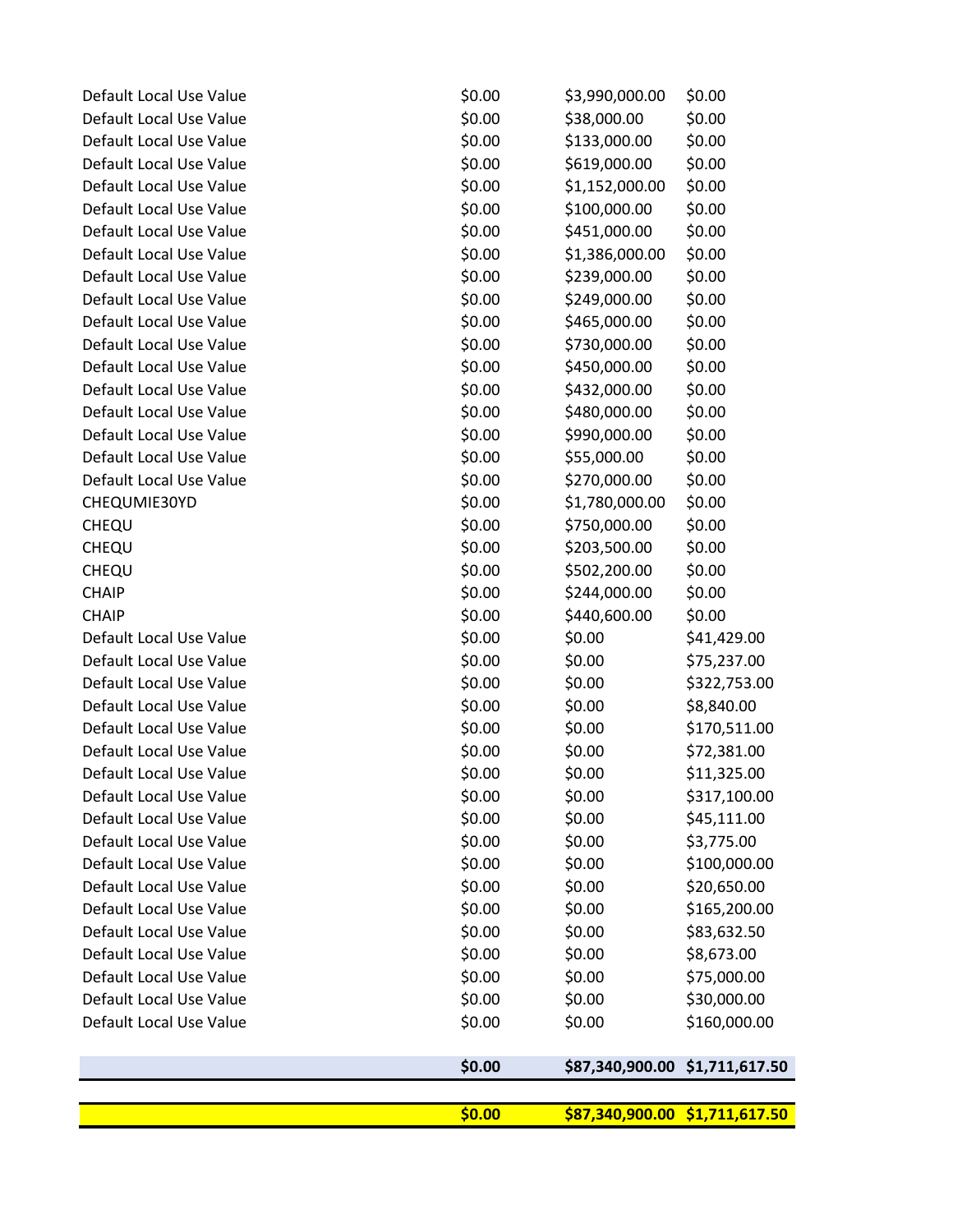| \$1,711,617.50 |
|----------------|
| \$1,711,617.50 |
| \$1,711,617.50 |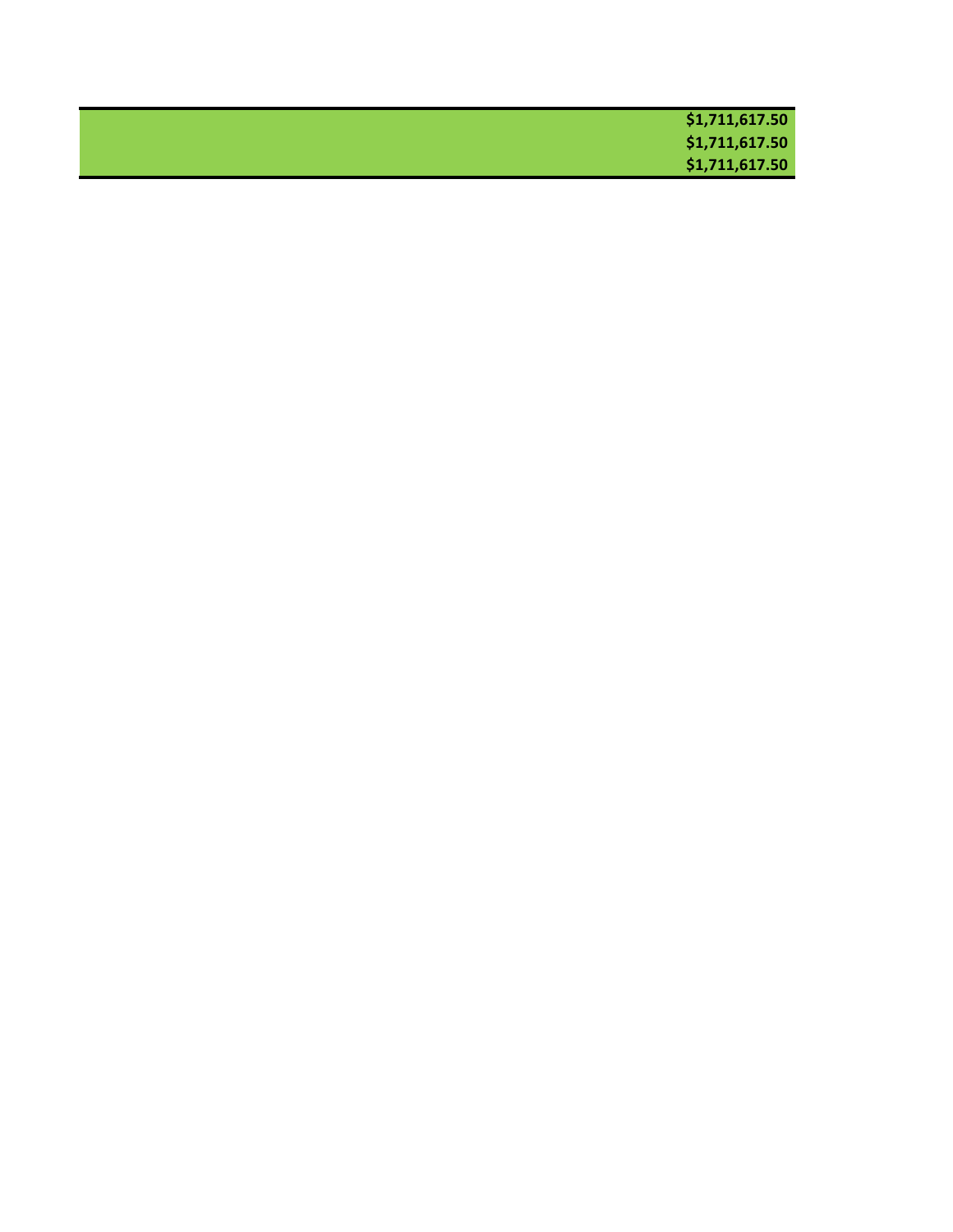| <b>Budget</b>   | Total           |
|-----------------|-----------------|
| Authority       | Available       |
| Revised         |                 |
| \$1,302,000.00  | \$1,302,000.00  |
| \$172,000.00    | \$172,000.00    |
| \$98,000.00     | \$98,000.00     |
| \$403,000.00    | \$403,000.00    |
| \$113,000.00    | \$113,000.00    |
| \$136,000.00    | \$136,000.00    |
| \$151,000.00    | \$151,000.00    |
| \$1,037,000.00  | \$1,037,000.00  |
| \$4,619,000.00  | \$4,619,000.00  |
| \$723,000.00    | \$723,000.00    |
| \$905,000.00    | \$905,000.00    |
| \$204,000.00    | \$204,000.00    |
| \$81,000.00     | \$81,000.00     |
| \$209,000.00    | \$209,000.00    |
| \$754,000.00    | \$754,000.00    |
| \$32,000.00     | \$32,000.00     |
| \$80,000.00     | \$80,000.00     |
| \$26,000.00     | \$26,000.00     |
| \$1,883,000.00  | \$1,883,000.00  |
| \$52,000.00     | \$52,000.00     |
| \$230,000.00    | \$230,000.00    |
| \$24,000.00     | \$24,000.00     |
| \$757,000.00    | \$757,000.00    |
| \$425,800.00    | \$425,800.00    |
| \$1,220,900.00  | \$1,220,900.00  |
| \$25,000.00     | \$25,000.00     |
| \$24,359,900.00 | \$24,359,900.00 |
| \$6,502,200.00  | \$6,502,200.00  |
| \$507,800.00    | \$507,800.00    |
| \$757,000.00    | \$757,000.00    |
| \$130,000.00    | \$130,000.00    |
| \$553,000.00    | \$553,000.00    |
| \$362,000.00    | \$362,000.00    |
| \$286,000.00    | \$286,000.00    |
| \$298,000.00    | \$298,000.00    |
| \$692,000.00    | \$692,000.00    |
| \$41,000.00     | \$41,000.00     |
| \$21,040,000.00 | \$21,040,000.00 |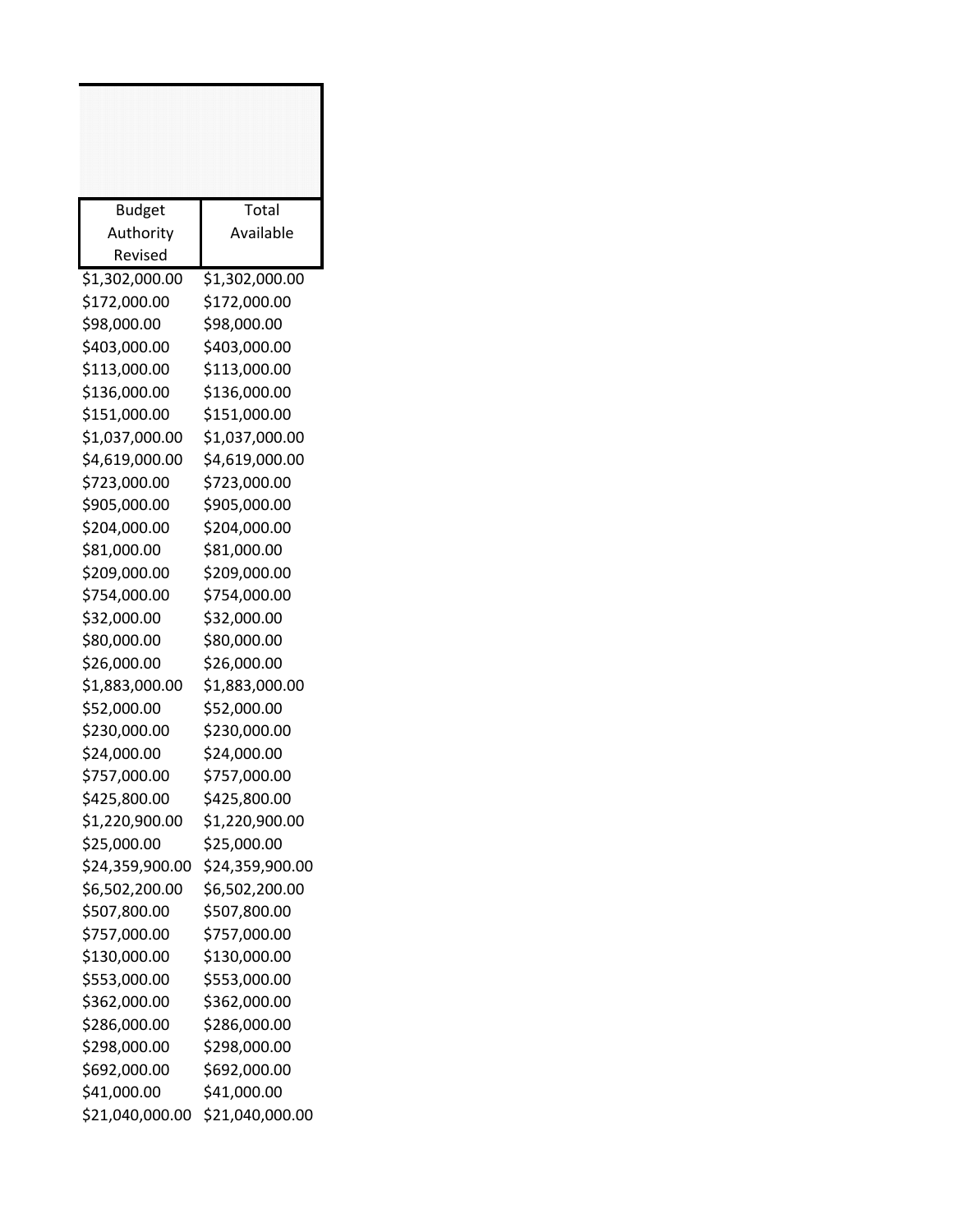| \$3,990,000.00                  | \$3,990,000.00 |
|---------------------------------|----------------|
| \$38,000.00                     | \$38,000.00    |
| \$133,000.00                    | \$133,000.00   |
| \$619,000.00                    | \$619,000.00   |
| \$1,152,000.00                  | \$1,152,000.00 |
| \$100,000.00                    | \$100,000.00   |
| \$451,000.00                    | \$451,000.00   |
| \$1,386,000.00                  | \$1,386,000.00 |
| \$239,000.00                    | \$239,000.00   |
| \$249,000.00                    | \$249,000.00   |
| \$465,000.00                    | \$465,000.00   |
| \$730,000.00                    | \$730,000.00   |
| \$450,000.00                    | \$450,000.00   |
| \$432,000.00                    | \$432,000.00   |
| \$480,000.00                    | \$480,000.00   |
| \$990,000.00                    | \$990,000.00   |
| \$55,000.00                     | \$55,000.00    |
| \$270,000.00                    | \$270,000.00   |
| \$1,780,000.00                  | \$1,780,000.00 |
| \$750,000.00                    | \$750,000.00   |
| \$203,500.00                    | \$203,500.00   |
| \$502,200.00                    | \$502,200.00   |
| \$244,000.00                    | \$244,000.00   |
| \$440,600.00                    | \$440,600.00   |
| \$41,429.00                     | \$41,429.00    |
| \$75,237.00                     | \$75,237.00    |
| \$322,753.00                    | \$322,753.00   |
| \$8,840.00                      | \$8,840.00     |
| \$170,511.00                    | \$170,511.00   |
| \$72,381.00                     | \$72,381.00    |
| \$11,325.00                     | \$11,325.00    |
| \$317,100.00                    | \$317,100.00   |
| \$45,111.00                     | \$45,111.00    |
| \$3,775.00                      | \$3,775.00     |
| \$100,000.00                    | \$100,000.00   |
| \$20,650.00                     | \$20,650.00    |
| \$165,200.00                    | \$165,200.00   |
| \$83,632.50                     | \$83,632.50    |
| \$8,673.00                      | \$8,673.00     |
| \$75,000.00                     | \$75,000.00    |
| \$30,000.00                     | \$30,000.00    |
| \$160,000.00                    | \$160,000.00   |
| \$89,052,517.50 \$89,052,517.50 |                |
|                                 |                |

**\$89,052,517.50 \$89,052,517.50**